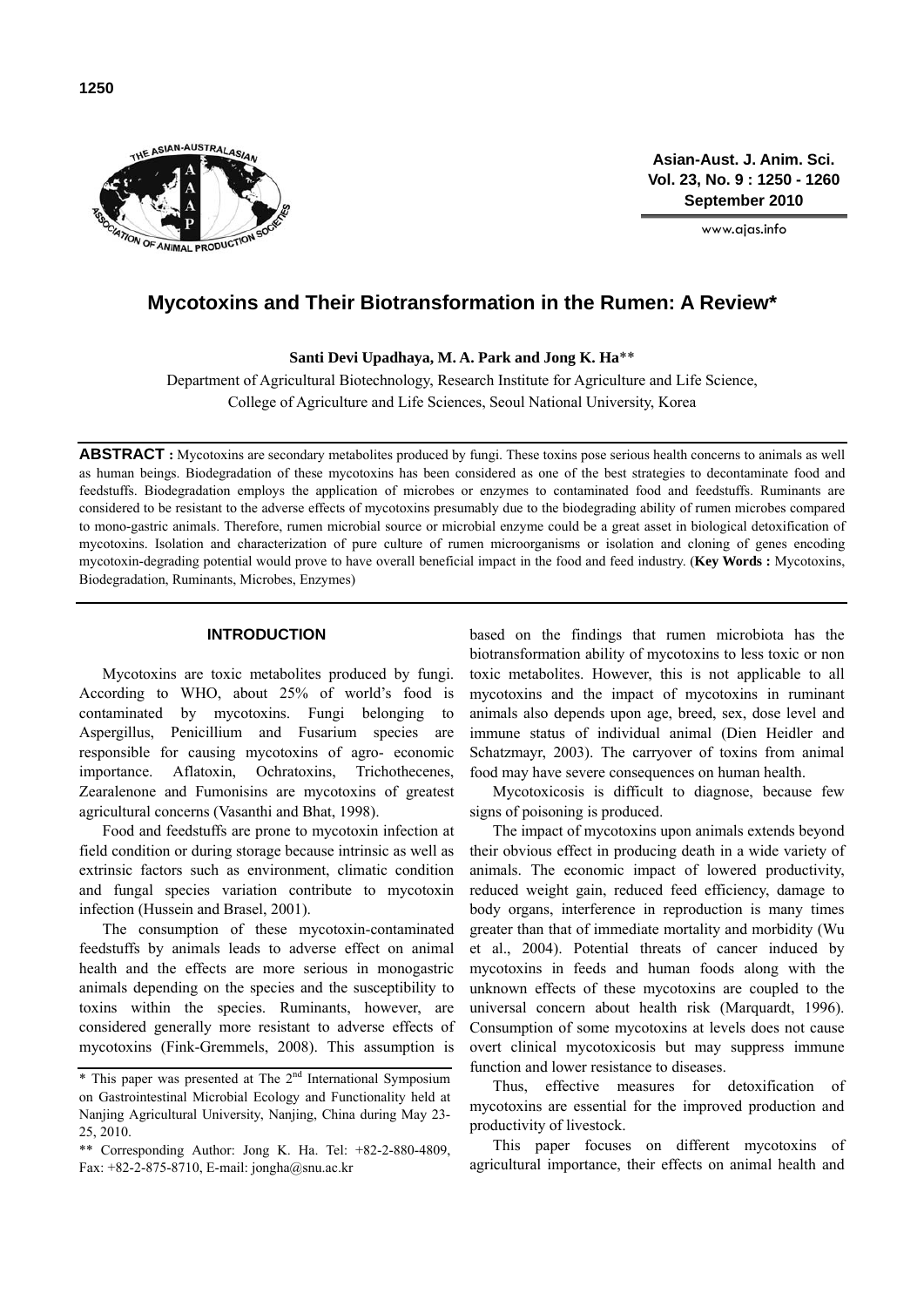explores the potential role of ruminants in mycotoxin biotransformation.

# **EFFECTS OF DIFFERENT MYCOTOXINS ON ANIMAL HEALTH**

Mycotoxins in food and feedstuffs affect both the organoleptic characteristics and the nutritive value of feed, leading to risk of toxicosis. However, the biological effects of mycotoxins depend on the amount ingested by the host, varieties of occurring toxins, time of exposure to mycotoxins and animal sensitivity. Also, mycotoxins can induce health problems that are specific to each toxin or suppress the immunity power of animals, favoring infections. This is the major reason for the difficulty of diagnosing mycotoxicoses. Major mycotoxins of animal health concerns are as follows:

#### **Aflatoxin**

Aflatoxin is the most prevalent and significant mycotoxin. It is produced by *Aspergillus flavus* and *A. parasiticus* (Deiner et al., 1987; Kurtzman et al., 1987). It is stable once formed in grains and is not degraded during normal milling and storage (Brown, 1996). Aflatoxin contamination is more likely in grains grown in tropics or subtropics because the toxigenic fungi produce toxin in warm and high humid conditions. Commodities affected by aflatoxin include corn, peanuts, cottonseed, millet, sorghum and other feed grains (Phillips, 1999).

Due to the fact that aflatoxins are unavoidable contaminants in a variety of food and feeds, it has attracted the attention of many researchers (Verma, 2007). Like many microbial secondary metabolites, aflatoxins are a family of closely related compounds (Moss, 1996) that includes aflatoxin B1, B2, G1 and G2, but usually aflatoxin B1 (AFB1) is in the highest concentration. Following ingestion of aflatoxin-contaminated feeds, a part of the ingested aflatoxin B1 is degraded in the rumen, resulting in the formation of aflatoxicol. The remaining fraction is absorbed in the digestive tract by passive diffusion and is hydroxylated in the liver to aflatoxin M1 (Kuilman et al., 2000).

Aflatoxin lowers resistance to diseases and interferes with vaccine-induced immunity in livestock (Diekman and Green, 1992). Suppression of immunity by aflatoxin B1 has been demonstrated in turkeys, chickens, pigs, mice, guinea pigs, and rabbits (Sharma, 1993).

All animal species are susceptible to aflatoxicosis, and the sensitivity varies between species (Coppock and Christian, 2007). For example, monogastric animals such as fish, birds, cats, dogs, and swine are more susceptible than mature ruminants. Engel and Hagemeister (1978) reported that 42% of aflatoxin was degraded when incubated *in vitro* with rumen fluid. Upadhaya et al. (2009) reported that aflatoxin B1 degradation in rumen fluid was influenced by the species of animal and types of forage fed to the animals.

Symptoms of acute aflatoxicosis in mammals include: inappetance, lethargy, ataxia, rough hair coat, and pale, enlarged fatty livers. Symptoms of chronic aflatoxin exposure include reduced feed efficiency and milk production, icterus, and decreased appetite (Nibbelink, 1986).

AFB1 inhibits both DNA and RNA synthesis (Butler and Neal, 1977). Lillehoj (1991) indicated that the activated AFB1 metabolite, AFB1-8,9 epoxide forms a covalent bond with the N7 guanine and forms AFB1-N7guanine adducts in target cells leading to G-T transversion, DNA repair, lesions, mutation and tumor formation (Foster et al., 1983).

AFB1 is also known as a potent hepatotoxin and hepatocarcinogen. The liver is considered to be the primary target organ for aflatoxin (Towner et al., 2000). It was reported that AFB1 could induce lipid peroxidation in rat livers causing oxidative damage to hepatocytes (Shen et al., 1994). Bonsi et al. (1999) demonstrated that cyclic nucleotide phospho diesterase activity in the brain, liver, heart and kidney tissues can be inhibited by AFB1.

## **Ochratoxin A (OTA)**

Ochratoxin A is a complex compound consisting of OTA  $\alpha$  linked through a 7-carboxy group to L-B phenylalanine by an amide bond (Mobashar, 2010).

It is produced by Asperigillus and Penicillium species that contaminate cereals, coffee beans, grape and other fruits, beer and wine (Halasz et al., 2009). Ochratoxicoses has rarely been found in ruminants because the microorganisms of the rumen are able to hydrolyze the amide bond of OTA to produce OTA α. which has a lower toxicity. The fact that the young animals with developed rumen are reported to be affected much less by OTA than the pre-ruminant calves indicates the significance of ruminal degradation of OTA (Sreemannarayana et al., 1988). However, the detoxification capacity of the rumen may be exceeded in cases of severe poisoning (Ribelin et al., 1978). Acute ochratoxicoses chiefly affects poultry, rats and pigs and leads to kidney damage, anorexia and weight loss, vomiting, high rectal temperature, conjunctivitis, dehydration, general weakening and animal death within two weeks after toxin administration (Chu et al., 1972; Chu, 1974). Chronic poisoning induces a decrease in ingestion, polydipsea and kidney lesions. Pigs are particularly sensitive to OTA (Elling et al., 1973). Such poisoning has a significant effect for toxin concentrations exceeding 1,400 μg/kg of feed. OTA has genotoxic properties due to DNA adduct formation (Pfohl et al., 2000). It also has immuno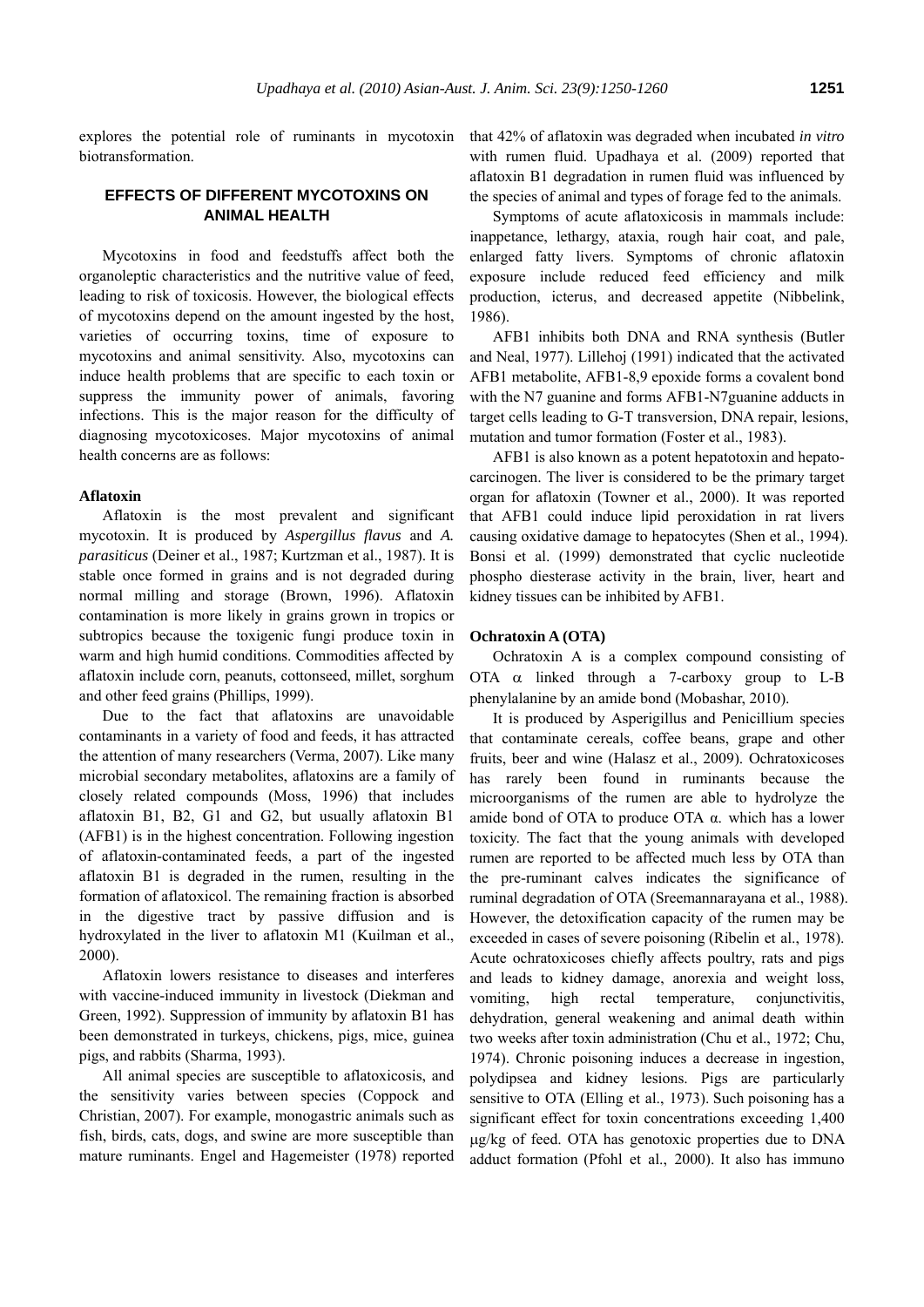toxic and carcinogenic properties by decreasing the number of natural killer cells responsible for the destruction of tumor cells.

### **Zearalenone (ZEN)**

Zearalenone is a phyto esterogenic compound (Diekman and Green, 1992). It is caused by several Fusarium species. *F. graminaerium* is the species most responsible for estrogenic effects in farm animals (Marasas, 1991).

The main effects of ZEN are reproductive problems and physical changes in genital organs similar to those induced by oestradiol: oedemas and hypertrophy of the genital organs of pre-pubertal females, decrease in the rate of survival of embryos in gestating females, decrease in the amounts of luteinizing hormone (LH) and progesterone produced affecting the morphology of uterine tissues, decrease in milk production, feminization of young males due to decreased testosterone production, infertility and perinatal morbidity. Pigs are highly susceptible to ZEN poisoning whereas chickens and cattle show lower sensitivities (Coloumbe, 1993). ZEN is produced in very small amounts in natural conditions, and probably in insufficient quantities to cause trouble in ruminants (Guerre et al., 2000). ZEN has, however, been shown to cause infertility in grazing sheep in New Zealand (Towers et al., 1993).

#### **Fumonisin (B1 and B2)**

Fumonisins are the metabolties produced by *Fusarium proliferatum*, and F. *verticillioides.* The metabolite from FB1 is reported to be the most toxic promoting tumor in rats (Gelderblom et al., 1988). The aminopentol isomers formed by the base hydrolyis of ester linked tricaballylic acid of FB1 has been suggested to cause toxic effects because of the structural similarity to sphingoid bases (Humpf et al., 1998).

Fumonisins mostly affect horses, pigs and poultry, with ruminants seeming to be much less sensitive to this type of contamination (Yiannikouris and Jouany, 2002). However, fusarium-contaminated wheat when fed to dairy cows led to increased crude protein degradation and a lower molar percentage of propionate in the rumen (Tiemann and Danicke, 2007).

Fumonisins cause deep lesions in the liver, gastrointestinal tract, nervous system and lungs. Acute doses of fumonisins in pigs may inhibit the activity of pulmonary macrophages responsible for the elimination of pathogens, leading to pulmonary oedema (Harrison et al., 1990). In horses, contamination is manifested as severe neurological lesions leading to locomotive problems and ataxia (Yiannikouris and Jouany, 2002).

Fumonisins inhibit the synthesis of ceramides from sphinganin, blocking the biosynthesis of sphingolipid complexes. The quantity of sphinganins therefore increases and the recycling of sphingosins is blocked, resulting in cell dysfunction followed by cell death (Riley et al., 1998).

### **Trichothecenes**

Trichothecens are produced by *Fusarium species* (e.g. *F*. *sporotrichioides*, *F*. *graminearum*, *F*. *poae*, and *F*. *culmorum*). It can also be produced by members of other genera viz *Trichothecium* (Jones and Lowe, 1960). Trichothecenes include T-2 toxin, diacetoxyscirpenol (DAS), deoxynivalenol (DON or vomitoxin), and nivalenol. Both T-2 toxin and DAS are the most toxic. Pigs and poultry have been shown to be very sensitive to T-2 toxin, DON (Friend et al., 1992). However, ruminants are less susceptible to these mycotoxins.

Tricothecenes have been reported as potential biological warfare agents. For instance, in an investigation of biological warfare agents in Cambodia from 1978 to 1981, T-2 toxin, DON, ZEN, nivalenol, and DAS were isolated from water and leaf samples collected from the affected areas (Watson et al., 1984).

These toxins cause weight loss, vomiting, severe skin problems and bleeding and may, in some cases, be responsible for the death of animals (Yiannikouris and Jouany, 2002). Like aflatoxins, they have immunosuppressive properties acting both on the cell immune system and on the number of macrophages, lymphocytes and erythrocytes. T-2 and deoxynivalenol (DON) are known to inhibit protein synthesis and cause cell death in various parts of the body.

The findings based on the studies on toxicity of mycotoxins of agricultural importance in different animal species at different dose levels are summarized in the table below:

# **MYCOTOXIN PREVENTION, CONTROL AND DETOXIFICATION**

Mycotoxins are toxic metabolites that can occur naturally in many agricultural products. The approaches for the prevention and control of mycotoxin formation may be taken at pre-harvest, immediately after harvest or during storage. The main approaches for pre-harvest prevention of mycotoxin formation include good agricultural practices, such as crop rotation, time of irrigation, planting and harvesting, plant breeding for resistance to toxigenic fungi, genetically modified crops resistant to insect penetration, and competitive exclusion by using of non-toxigenic strains in the field (Duncan et al., 1994). Prevention through preharvest and harvest management is the best method for controlling mycotoxin contamination. However, if contamination still occurs, post-harvest decontamination/ detoxification procedures can be used in order to remove or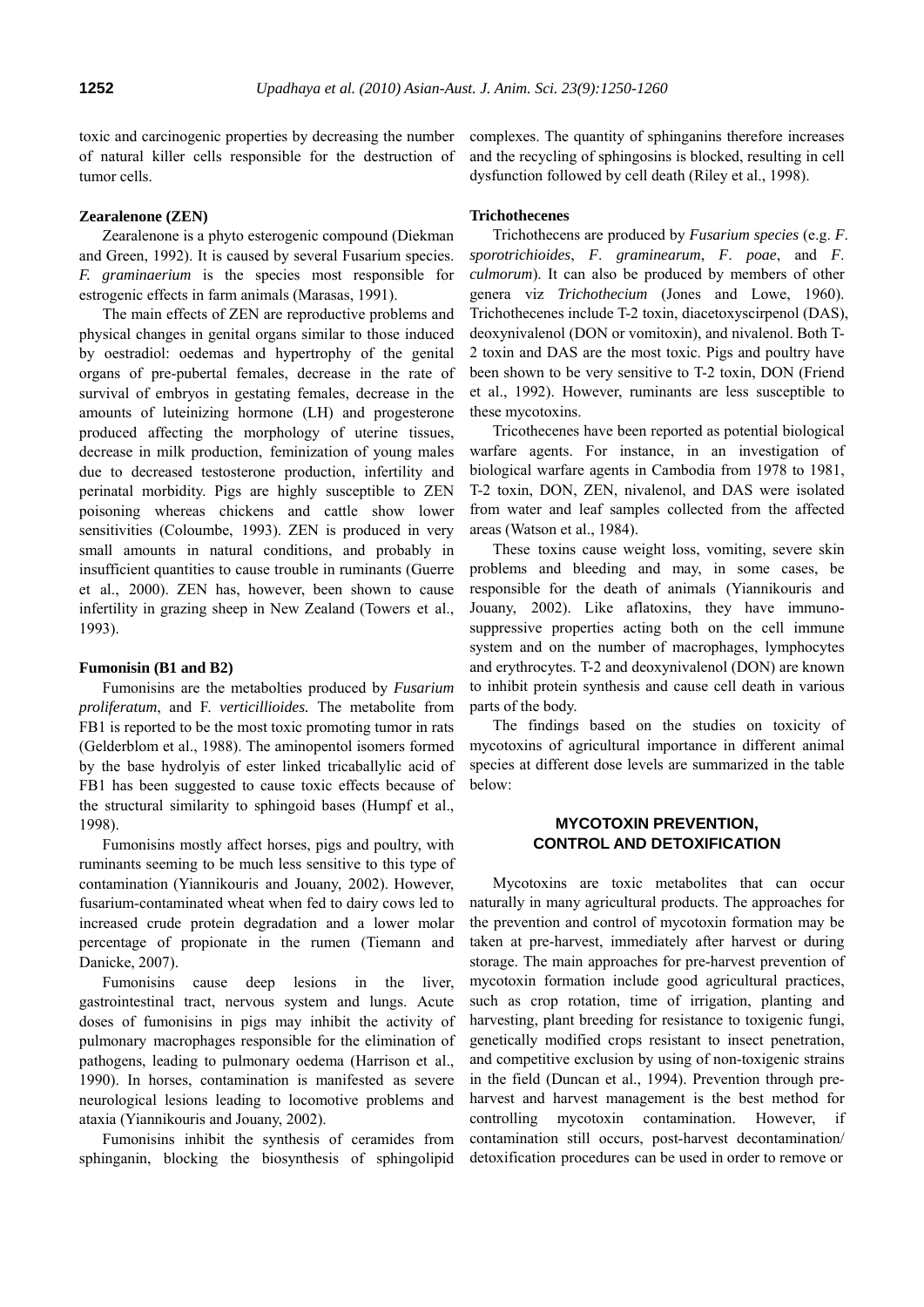| Animal species | Dose                                           | Symptoms of toxicity                                                            | Reference                     |
|----------------|------------------------------------------------|---------------------------------------------------------------------------------|-------------------------------|
| Pig            | 0.02, 0,0385, 0.75 and 1.48<br>mg/kg in diet   | Linear weight reduction and reduced feed<br>efficiency                          | Southern and Clawson,<br>1979 |
|                | $1-4$ mg/kg                                    | Linear weight reduction                                                         | Harvey et al., 1988           |
|                | 2 mg/kg combined with 2<br>mg/kg OTA (barrows) | 56% weight reduction                                                            | Huff et al., 1988             |
|                | 140-280 µg/kg feed (in vitro<br>experiment)    | Immunosuppresion at cellular level                                              | Van Heugten et al., 1994      |
|                | 300 ppb (gestating and lactating<br>sows)      | Indirect toxication of piglets                                                  | Cabassi et al., 2004          |
| Poultry        | $3.5 \text{ mg/kg}$ in diet<br>(broiler)       | Reduced body weight and increased liver and<br>kidney weight                    | Ortatali et al., 2005         |
|                | $0.6 - 1.2$ mg/kg feed (hen)                   | Reduced apparent digestible (10%) and<br>metabolizable energy $(4%)$            | Applegate et al., 2009        |
| Ruminants      | $600 \mu g/kg$ (steer)                         | Reduced feed efficiency and rate of gain.                                       | Helferich et al., 1986        |
|                | 200-800 µg/kg                                  | Reduced rumen motility                                                          | Cook et al., 1986             |
|                | 2.5 mg/kg feed (lambs) for 21<br>days          | Hepatic and nephritic lesions, increased weight and<br>size of liver and kidney | Fernandez et al., 1997        |
|                | 10-108.5 $\mu$ g/kg feed (cattle)              | Significant feed intake reduction in dose dependant<br>manner                   | Choudary et al., 1998         |
|                | 2.5 mg/kg of feed (lamb $5$ )<br>months)       | Significant body weight reduction and reduced<br>cellular immunity              | Fernandez et al., 2000        |

**Table 1.** Aflatoxin (AF) toxicity in different animal species

**Table 2.** Ochratoxin (OTA) toxicity in different animal species

| Animal species | Dose                                          | Symptoms of toxicity                                                                 | Reference              |
|----------------|-----------------------------------------------|--------------------------------------------------------------------------------------|------------------------|
| Pig            | $0.2-4 \mu g/kg$ feed for 3-4<br>months       | Nephrotoxicity                                                                       | Krogh et al., 1974     |
|                | $0.06$ mg/kg                                  | 10% immune response inhibition                                                       | Hult et al., 1980      |
|                | 2.5 mg/kg feed                                | Reduced phagocytic activity of macrophage and IL2<br>production                      | Harvey et al., 1992    |
|                | 5-50 µg/kg body weight<br>for 4 weeks         | Increased severity of pneumonia                                                      | Muller et al., 1999    |
|                | 1-3 ppm OTA                                   | Susceptible to salmonella infection                                                  | Stoev et al., 2000     |
|                | $80-100 \mu g/kg$ in diet                     | Porcine nephropathy                                                                  | Stoev et al., 2001     |
| Poultry        | 4 mg/kg feed                                  | Reduced IgG, IgA and IgM concentrations                                              | Dwivedi et al., 1984   |
|                | 4 ppm in 3 week old<br>broiler chicks         | Dramatic increase in mortality                                                       | Gibson et al., 1990    |
|                | $0.5 - 2.0$ ppm                               | Significant reduction in cell mediated immunity                                      | Singh et al., 1990     |
|                | 0.5 ppm in feed (chicks)                      | Depression of functional properties of macrophages and<br>heterophils                | Politis et al., 2005   |
|                | 400-800 ppb (broilers)                        | Significant<br>body<br>thymus<br>weight,<br>feed<br>weight,<br>consumption reduction | Elaroussi et al., 2006 |
| Ruminants      | 390-540 μg/kg barley (12<br>week calves)      | No significant clinical symptoms                                                     | Patterson et al., 1981 |
|                | $2-5$ ppm (sheep)                             | No clinical effect seen and no OTA detection after I h<br>incubation                 | Keisling et al., 1984  |
|                | 100-150 ppb in goat<br>rumen fluid (in vitro) | No OTA detection after 6 h incubation                                                | Liu et al., 2010       |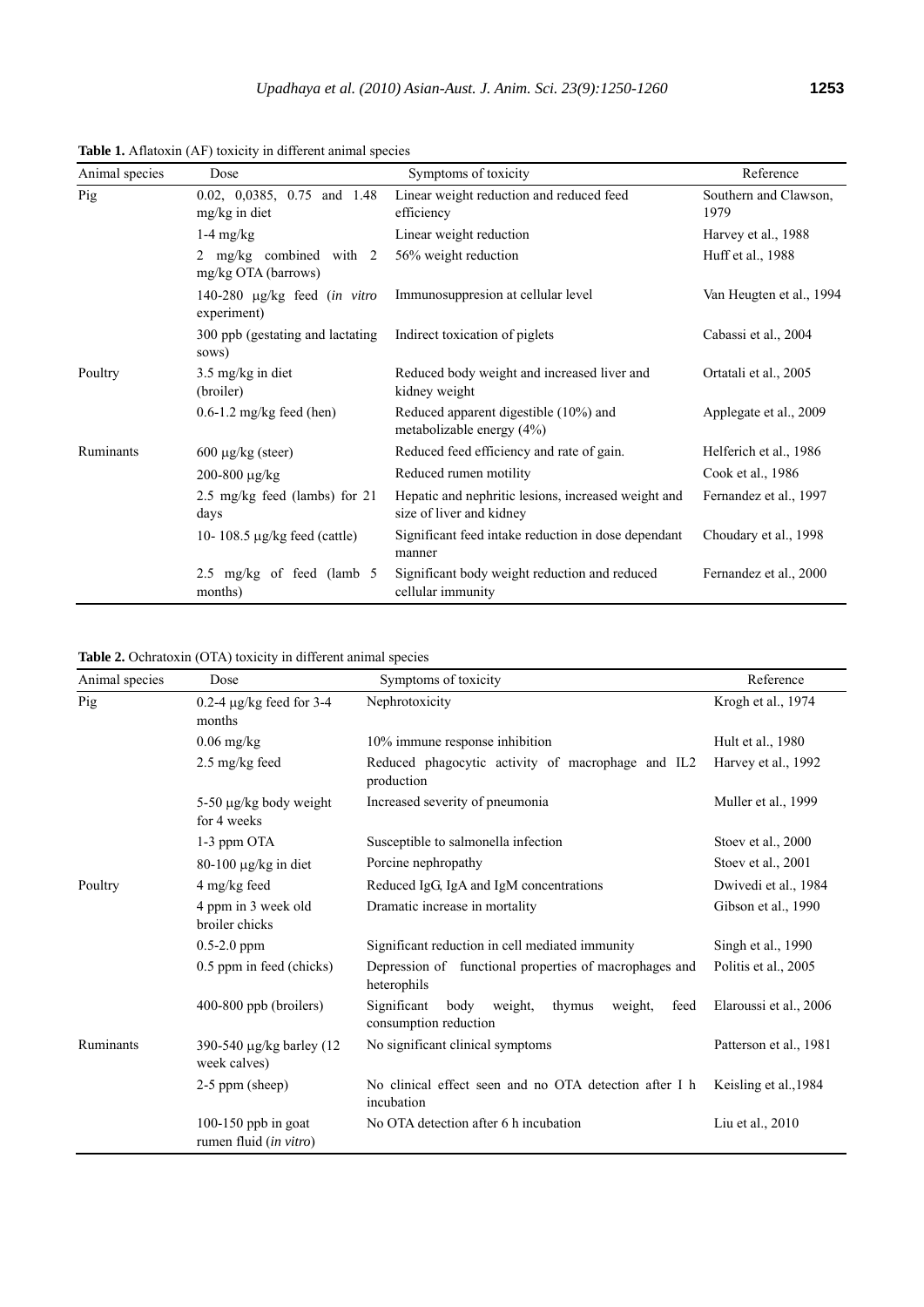| Animal species | Dose                                  | Symptoms of toxicity                                                          | Reference                                    |
|----------------|---------------------------------------|-------------------------------------------------------------------------------|----------------------------------------------|
| Pig            | $25-100$ mg/kg diet                   | Estrus, Pseudo pregnancy and infertility                                      | Chang et al., 1979                           |
|                | $3.6 - 20 \mu g/kg$                   | Odeamatous uterus, ovarian cysts and increased still<br>births                | Cantley et al., 1982;<br>Flower et al., 1987 |
|                | $200 \mu$ g/kg bwt (immature<br>gilt) | Follicular development and maturation                                         | Zwierchowski et al., 2005                    |
| Poultry        | $0.1$ -2 mg/kg post orally<br>(hen)   | No symptoms (ZEN metabolized to non toxic form)                               | Pompa et al., 1986                           |
| Ruminants      | 385-1,925 ppb in feed<br>(lactating)  | No effect on milk production and no ZEN residue<br>observed after Post mortem | Shreeve et al., 1979                         |
|                | 12 mg/kg feed (sheep)                 | Reproduction affected negatively                                              | Dicostanzo et al., 1996                      |
|                |                                       | No symptoms                                                                   | Seeling et al., 2006                         |
|                | (cattle)                              |                                                                               |                                              |

**Table 3.** Zearalenone (ZEN) toxicity in different animal species

**Table 4.** Deoxynivenelol (DON) and T2 toxicity in different animal species

| Animal species | Dose                                                                                    | Symptoms of toxicity                                                           | Reference                |
|----------------|-----------------------------------------------------------------------------------------|--------------------------------------------------------------------------------|--------------------------|
| Pig            | $10$ ppm                                                                                | Neutrophils affected                                                           | Takayama et al., 2005    |
|                | $5.7 \text{ mg/kg}$                                                                     | Elevated liver RNA concentration and increased protein<br>synthesis            | Danicke et al., 2006     |
|                | $0.21$ ppm DON+ $0.004$ ppm<br>ZON or 9.75 ppm DON<br>$+0.358$ ppm ZON in diet<br>(sow) | Lesions in spleens and liver of sows<br>No pathological lesions in piglet      | Tiemann et al., 2008     |
| Poultry        | 4 or 16 mg/kg diet<br>(7 day old chicks)                                                | Reduced body weight and feed intake, plaque formation<br>and buccal ulceration | Hoerr et al., 1982       |
| Ruminants      | 15.6 mg/kg DON (sheep)                                                                  | No effects for 28 days<br>Weight loss (extended feeding)                       | Harvey et al., 1986      |
|                | 10-20 mg/kg $T2$ toxin in<br>feed (calves)                                              | Sloughing of papilla and omasum ulceration                                     | Cheeke et al., 1998a     |
|                | 3-5 ppm (dairy cow)                                                                     | Reduced IgA, serum albumin and globulin                                        | Korosteleva et al., 2007 |

reduce toxin amounts in agricultural products contaminated with unacceptable levels of mycotoxins.

Several strategies have been reported for the decontamination/detoxification of mycotoxins-contaminated grains but with limited success. This includes mechanical separation of infested grain, irradiation, solvent extraction and microbial inactivation (Karlovsky, 1999).

Different chemicals have been tested for their ability to structurally degrade or inactivate mycotoxins. This includes acids, bases, aldehydes, bisulfates and various gases as well as adsorbents (Huff et al., 1992; Raju and Devegowda, 2000; Santin et al., 2002). Ammoniation has resulted in a significant reduction in the contaminated peanuts and cotton seed meals (Marquardt, 1996). Likewise, when Neal et al. (2001) subjected a sample of peanut meal, highly contaminated with aflatoxin, for detoxification by using ammonia- diets based process, aflatoxin level was reduced to acceptable levels but different effects *in vivo* were noticeable when incorporated into animal.

Various other dietary treatments have been employed to reduce the toxicity of mycotoxins. This includes the use of chemisorbents like aluminosilicates, bentonites with the capacity to tightly bind and immobilize mycotoxins in the intestinal tracts of animals thereby reducing the bioavailability of toxins. Efficacy of adsorbents like montmorillonite nanocomposite (Shi et al., 2005), hydrated sodium aluminum silicates (Girish and Devegowda, 2006; Wang et al., 2006) were widely investigated and reported to be effective in elimination of mycotoxins. Likewise the use of freeze dried citrus peel to reduce aflatoxin contaminated feed was reported to be effective (Nam et al., 2009).

Many of these techniques proposed to decontaminate mycotoxins are perceived to be ineffective and potentially unsafe for large scale utilization (Marquardt, 1996) because toxicological safety of final product is not always guaranteed since there may be presence of chemical residues in the final product. Furthermore, these treatments may not be cost effective and there is the possibility of adsorbent to bind other nutrients leading to loss in feed nutritive value and palatability of feed.

Alternative strategy to control the problem of mycotoxicoses in animals is the application of enzymes or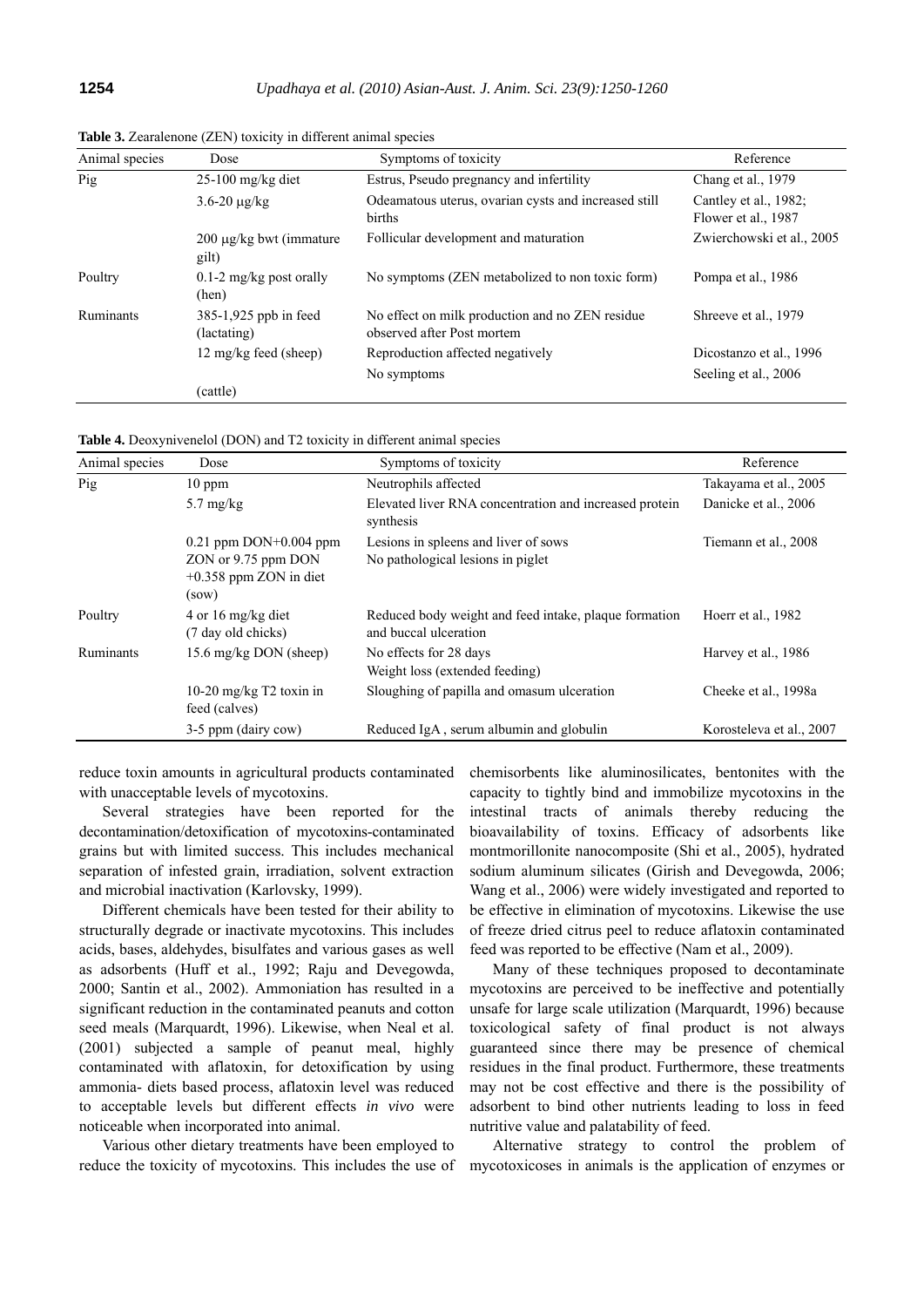microorganisms capable of biotransforming mycotoxins into nontoxic metabolites.

# **MYCOTOXIN BIOTRANSFORMATION IN THE RUMEN**

Recently study on biodegradation of mycotoxins has been gaining grounds. A number of microbes from different niche have been reported to have biotransformation ability (Schatzmayr et al., 2006). Research studies show that biotransformation or cleaving and detoxifying mycotoxin molecules by microbes or enzyme is effective and safer method of mycotoxin control strategy (Schatzmayr et al., 2006).

Regulatory limits for mycotoxins imposed by FDA to overcome the adverse effects reflect that ruminants are less susceptible to mycotoxins. The maximum tolerable limits of mycotoxins as indicated by FDA are higher in ruminants compared to pig and poultry. For instance, allowable limits of aflatoxin for finishing swine are 200 ppb whereas it is 300 ppb for finishing beef cattle. However, for immature livestock, poultry and dairy cattle, the acceptable limits of aflatoxin is only 20 ppb.

Similarly the maximum allowable limits for fumonosins are highest for ruminants (60 ppm) and 10 ppm for swine. Likewise, maximum DON allowable limit for cattle is 10 ppm with 5 ppm for other livestock (Michael, 2006). There has been no advisory or regulatory level for ochratoxin issued by the FDA, but several research findings indicate that OTA is well tolerated by ruminants because of biodegradation by rumen microbes/enzymes.

#### **Microbial degradation**

Kurmanov (1977) reported that ruminants are more resistant to mycotoxin poisoning than monogastrics. Some microbes from the rumen have been identified for their ability to degrade mycotoxins or plant toxins. Among the first mycotoxins shown to be detoxified by ruminants were ochratoxin A (Hult et al., 1976) and aflatoxin B1 (Alcroft et al., 1968). Jones et al. (1996) reported on the disappearance of aflatoxin B1 within several weeks of incubation with broiler and turkey faeces. Engel and Hagemeister (1997) reported that 42% of aflatoxin was degraded when incubated *in vitro* with rumen fluid. Upadhaya et al. (2009) reported that aflatoxin B1 degradation in rumen fluid was influenced by the species of animal and types of forage fed to the animals. The changes in the feed composition from roughage to concentrates and a high percentage of proteinrich concentrates in the daily diet modify the cleavage capacity of rumen microorganisms (Xiao et al., 1991; Muller et al., 2001; Liu Yang, 2010).

The metabolism of different mycotoxins potentially encountered by ruminants has also been investigated

(Kiessling et al., 1984) and found that the mycotoxins zearalenone, T-2 toxin, diacetoxyscirpenol deoxynivalenol were well metabolized by whole rumen fluid; whereas aflatoxin B1 and ochratoxin A were not. Westlake et al. (1989) investigated the effects of these mycotoxins in addition to verrucarin A on the growth rate of *Butyrivibrio fibrisolvens* specifically. They found that this organism was able to degrade all but aflatoxin B1 and that none of the toxins tested inhibited the growth of *B. fibrisolvens.* Similarly, Kennedy et al. (1998) reported that 90% of ZEN was hydrolyzed to alpha ZEN by rumen microbes. Although the alpha form of ZEN is more estrogenic than its parent form, due to low rate of absorption, ruminants are less susceptible to ZEN toxicity (Seeling et al., 2006).

Kiesling et al. (1984) demonstrated that 90-100% of the metabolism of OTA, ZEN, T-2 toxin and DAS were achieved by the rumen protozoa and, therefore, they were considered as the most important ruminal microbial population in mycotoxin biodegradations. However, some studies indicated that the bacterial fraction of rumen fluid had significant capacity of OTA degradation (Schatzmayr et al., 2002; Liu Yang, 2010).

The study on effect of feed types by Korean native goat (Liu Yang, 2010) on OTA degradation indicates that the high OTA degradation in 100% roughage diet was due to shift in *Bacillus licheniformis* population in the rumen of goat. *B.licheniformis* isolated from Thai fermented soybean mean has also been reported to degrade OTA (Petchkongkaew et al., 2008).

A continuous anaerobic culture capable of deoxynivenol deepoxidation was established on the basis of a cattle ruminal fluid inoculum (Binder et al*.*, 1997b). Binder et al. (2000) isolated a new species of bacterium of the genus *Eubacterium* (*Eubacterium* strain BBSH 797) from bovine rumen fluid which showed the potentiality of biotransforming the epoxide group of trichothecenes into a diene (Schatzmayr et al., 2006).

In another study, dietary DON concentrations ranging between 3.1 and 3.5 mg/g feed (88% DM) did not cause any significant adverse health effects; however, it increased ammonia concentrations (Seeling et al., 2006).

Taken together, these examples demonstrate the capacity of the rumen to inactivate mycotoxins. However, there exists the likelihood of adverse health effects in cattle.

For instance, some mycotoxins e.g aflatoxins are converted into metabolites that retain biological activity. The assessment of undesirable effects exerted in ruminants should include the antimicrobial activity of various mycotoxins that results in an impairment of the function of the rumen flora, followed by a poor feed utilization and reduced weight gain and productivity.

Nevertheless, there still lies the possibility of isolation,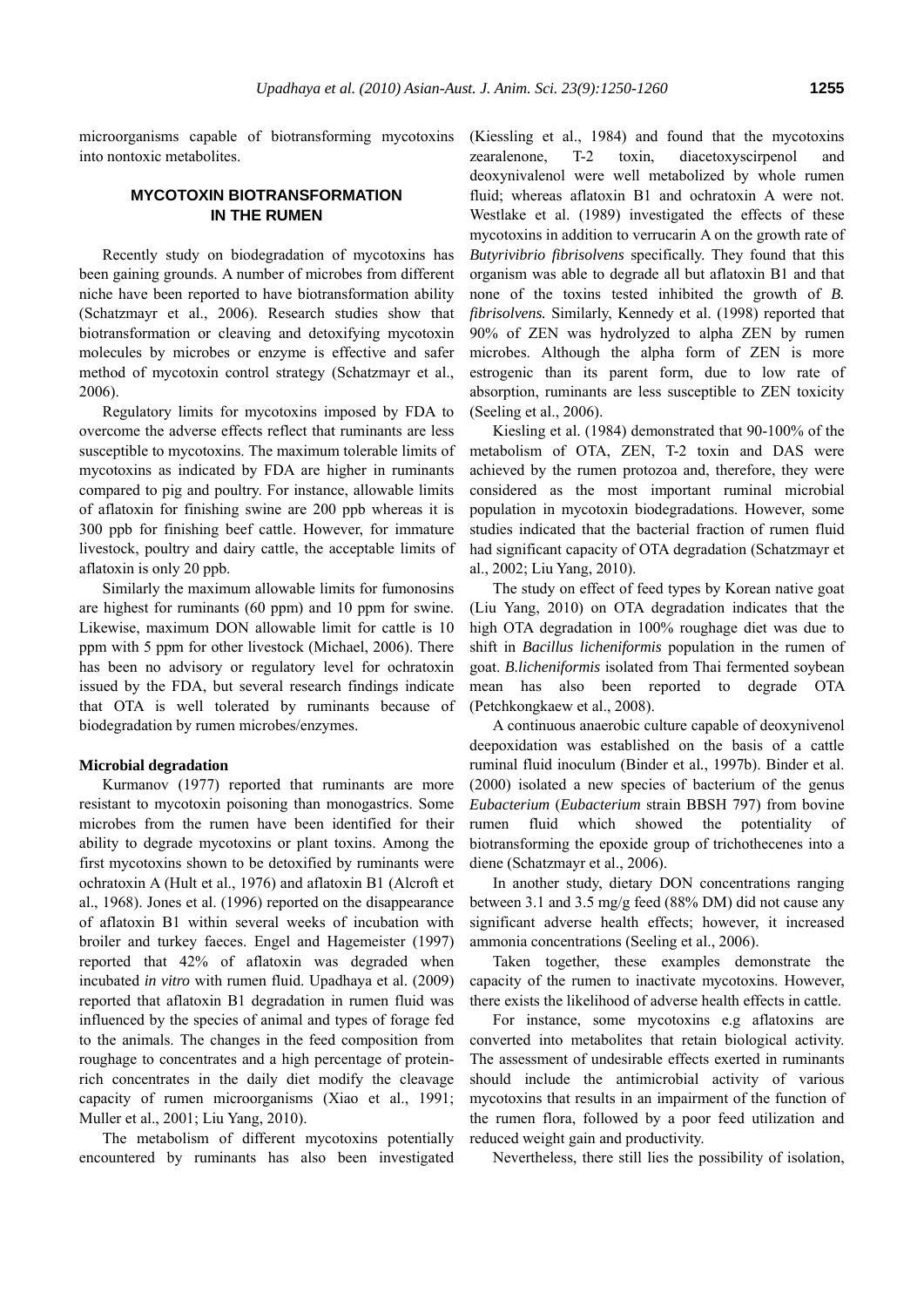screening, selection and characterization of potential rumen microbes or gene for mycotoxin biotransformation.

### **Microbial enzymatic degradation**

In the past, enzymes were isolated primarily from plant and animal sources, and thus a relatively limited number of enzymes were available to the food processor at a high cost. Today, bacteria and fungi are exploited and used for the commercial production of a diversity of enzymes. Several strains of microorganisms have been selected or genetically modified to increase the efficiency with which they produce enzymes. In most cases, the modified genes are of microbial origin, although they may also come from different kingdoms. For example, the DNA coding for chymosin, an enzyme found in the stomach of calves, that causes milk to curdle during the production of cheese, has been successfully cloned into yeasts (*Kluyveromyces lactis*), bacteria (*Escherichia coli*) and moulds (*Aspergillus niger* var. *awamori*). Chymosin produced by these recombinant microorganisms is currently commercially produced and is widely used in cheese manufacture (FAO, 2004).

In view of the extensive contamination of the feedstuffs by mycotoxins originating as a secondary metabolite of different fungi, it is imperative to develop cost effective and efficient methods for their decontamination. Biodegradation is a popular and attractive technology that utilizes the metabolic potential of microorganisms or enzymes to decontaminate food or feedstuffs. Recently, the capability of different microbial enzymes for biodegradation of environmental pollutants or mycotoxins has generated a considerable research interest in this area of food, industrial or environmental microbiology (Ashger et al., 2008).

The detoxification by specific enzymes helps to avoid the drawbacks of using the certain microorganisms which have negative effect such as impairment of the nutritive value of food and feedstuffs, food safety, refusal of food or feedstuffs due to change in colour or flavour (Shapira, 2004). For instance, the ability of *Flavobacterium aurantiacum* B-184 to remove aflatoxins from foods was demonstrated in milk, vegetable oil, corn, peanut, peanut butter and peanut milk. However, the bright orange pigmentation associated with this bacterium limit its applicability for food and feed fermentations (Line et al., 1995).

The industrial production of enzymes from microorganisms involves culturing the microorganisms in huge tanks where enzymes are secreted into the fermentation medium as metabolites of microbial activity. Enzymes thus produced are extracted, purified and used as processing aids in the food industry and for other applications. Purified enzymes are cell free entities and do not contain any other macromolecules such as DNA.

Several studies demonstrated the capacity of microbial enzymes in mycotoxin biodegradation. Liu et al. (2001) reported the extraction, purification and characterization of aflatoxin degrading enzyme, aflatoxin detoxifizyme (AFDF) from *Armillariella tabascens*. In a recent study by Albert et al. (2009), laccase enzyme obtained from fungus *Peniophora* and *Pleurotus ostreatus* was found to have aflatoxin degradability by 35-40%. The enzyme responsible for OTA degradation was reported to be carboxypeptidase A (Pitout, 1969). An enzymatic extract possessing a high hydrolytic activity of ochratoxin A was isolated from *A. niger* MUM 03.55. This enzyme extract exhibited carboxypeptidase A-like hydrolytic activity on OTA (Abrunhosa et al., 2007). Carboxypeptidase A present in *Phaffia rhodozyma* is also reported to degrade OTA up to 90% (Peteri et al., 2007). De-epoxidase was reported to be responsible to detoxify DON (Binder et al., 2000). Stefan et al. (2010) reported two genes, fumD, encoding a carboxylesterase and fumI encoding an amino-transferase which is responsible for Fumonisin B1 degradation by Sphingopyxis sp. MTA144. These evidences prove the effective use of microbial enzymes for biodegradtion of mycotoxins.

In addition to the use of intact microbes or cell-free enzymatic preparations as feed additives (Erber, 1996), the expression of the respective genes in genetically manipulated organisms opens new avenues for the protection of health of farm animals. Examples of such procedures include the genetic engineering of ruminal microorganisms (Duvick et al., 1998b) and feeding transgenic mycotoxin-degrading maize to pigs (Duvick and Rood, 1998).

### **CONCLUSION**

Biodegradation of mycotoxins with microorganisms or enzymes is considered as the best strategy for detoxification of feedstuffs. This approach is considered as environmental friendly approach in contrast to physicochemical techniques of detoxification. Since ruminants are potential source of microbes or enzymes for mycotoxins biotransformation, isolation of pure culture using enriched media or screening of candidate genes from the metagenomic library of rumen micro-organism seems to be a good strategy for overcoming the problem of some mycotoxins.

Furthermore genetic engineering technologies will not only improve the efficiency with which enzymes can be produced from these organisms or producing the engineered organism having the target genes, but they also increase their availability, bioavailability, and improve their quality. Thus, the use of enzymes or engineered micro-organisms as processing aids in the food industry would prove to have overall beneficial impact.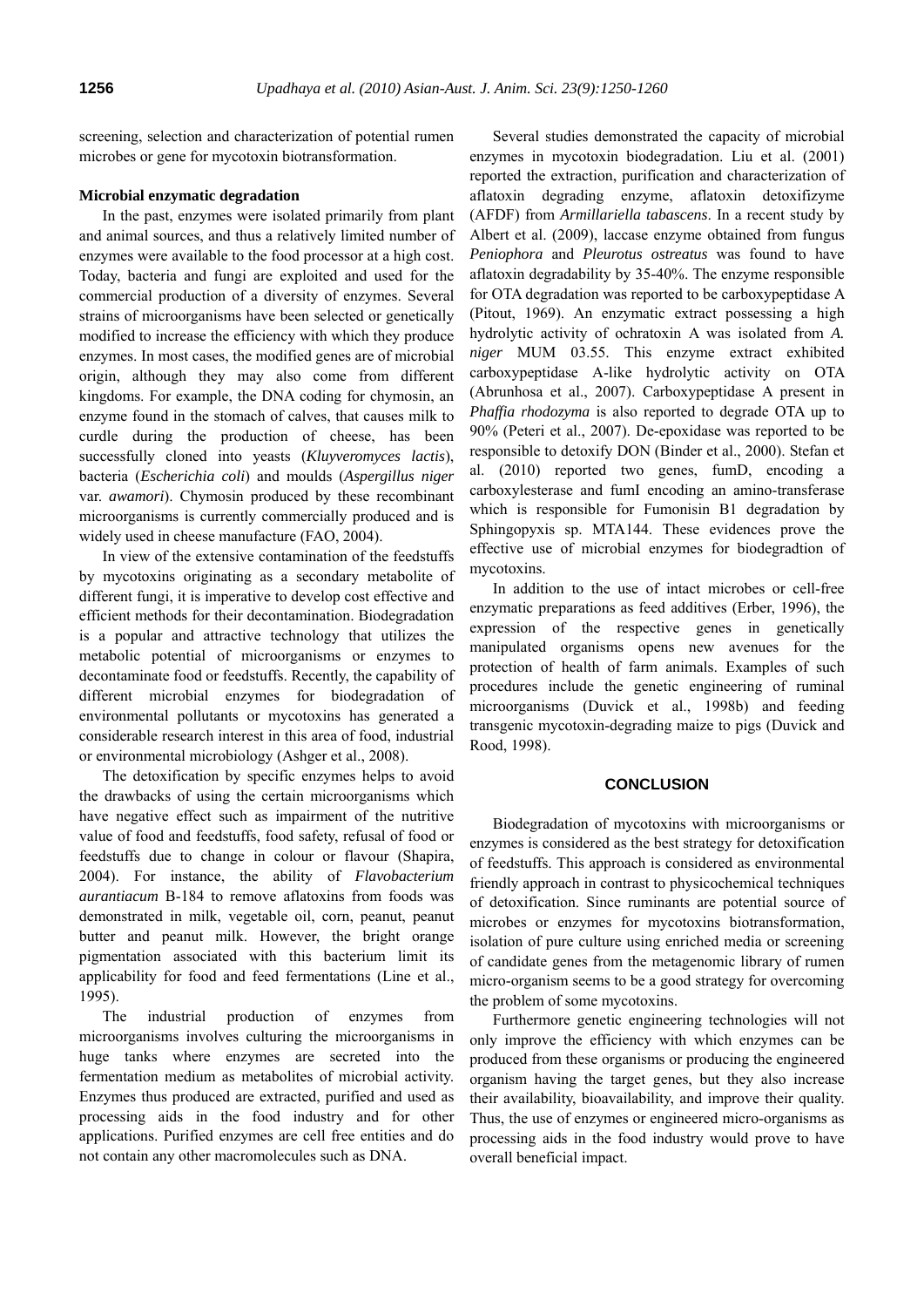### **ACKNOWLEDGEMENT**

This study was supported by Technical Development Program for Agriculture and Forestry (106129-03-3-SB010), Ministry of Agriculture and Forestry, Republic of Korea.

### **REFERENCES**

- Abrunhosa, L. and V. Armando. 2007. Isolation and purification of an enzyme hydrolyzing ochratoxin A from *Aspergillus niger*. Biotechnol. Lett. 29:1909-1914.
- Alberts, J. F., Y. Engelbrecht, P. S. Steyn, W. H. Holzapfel and W. H. van Zyl. 2006. Biological degradation of aflatoxin B1 by *Rhodococcus erythropolis* cultures. Int. J. Food Microbiol. 109:121-126.
- Allcroft, R., B. A. Roberts and M. K. Lloyd. 1968. Excretion of aflatoxin in a lactating cow. Food Cosmet Toxicol. 6:619-625.
- Applegate, T. J., G. Schatzmayr, K. Prickel, C. Troche and Z. Jiang. 2009. Effect of aflatoxin culture on intestinal function and nutrient loss in laying hens. Poult. Sci. 88(6):1235-1241.
- Asgher, M., M. Ashraf and R. L. Legge. 2008. Recent developments in biodegradation of industrial pollutants by white rot fungi and their enzyme system. Biodegradation 19:771-783.
- Binder, J., E. M. Horvath, G. Schatzmayr, N. Ellend, H. Danner, R. Krska and R. Braun. 1997b. Screening for deoxynivalenoldetoxifying anaerobic rumen microorganisms. Cereal Res. Commun. 25:343-346.
- Binder, E. M., D. Heidler, G. Schatzmayr, N. Thimm, E. Fuchs, M. Schuh, R. Krska and J. Binder. 2000. Microbial detoxification of mycotoxins in animal feed. Proceedings of the 10th International IUPAC Symposium on Mycotoxins and Phycotoxins, Brazil.
- Bonsi, P., G. Augusti-Tocco, M. Palmery and M. Giorgi. 1999. Aflatoxin B1 is an inhibitor of cyclic nucleotide phosphodiesterase activity. Gen. Pharmacol. 32(5):615-619.
- Brown, T. 1996. Fungal diseases. In Poultry Diseases. Fourth Edition. Edited by Jordan, FTW and Paettison M. Published by W.B.Saunders limited.
- Butler, W. H. and G. E. Neal. 1977. Mode of action and human health aspects of aflatoxin carcinogenesis. Pure Appl. Chem. 49:1747-175.
- Cabassi. E., R. Di. Lecce, E. De. Angelis, A. Fusari, A. Perillo and P. Borghetti. 2004. Aflatoxicosis and vitamins A and E supplementation in sows: Immunological State of their Piglets. Vet. Res. Commun. 28:275-277.
- Cantley, D. C., D. A. Redmer, G. D. Osweiler and B. N. Day. 1982. Effect of zearalenone mycotoxin on luteal function in gilts. J. Anim. Sci. 55:104.
- Chang, K., H. J. Kurtz and C. J. Mirocha. 1979. Effects of the mycotoxin zearalenone on swine reproduction. Am. J. Vet. Res. 40:1260-1267.
- Choudhary, P. L., R. S. Sharma, V. N. Borkhataria and M. C. Desai. 1998. Effect of feeding aflatoxin B1 on feed consumption through naturally contaminated feeds. Ind. J. Anim. Sci. 68: 400-401.
- Chu, F. S. 1974. Studies in ochratoxin. CRC Crit. Rev. Toxicol. 2: 499.
- Chu, F. S., I. Noh and C. C. Chang. 1972. Structural requirements for ochratoxin intoxication. Life Sci. 11:503.
- Cook, W. O., J. L. Richard, G. D. Osweiller and D. W. Trampel. 1986. Clinical and pathologic changes in acute bovine aflatoxicosis: rumen motility and tissue and fluid concentrations of aflatoxins B1 and M1. Am. J. Vet. Res. 47: 1817-1825.
- Coppock, R. W. and R. G. Christian. 2007. Aflatoxins. In: Gupta R (ed.) Veterinary Toxicology: Basic and Clinical Principles. New York: Academic Press, p. 939-950.
- Coulombe, R. A. Jr. 1993. Symposium: Biological action of mycotoxins. J. Dairy Sci. 76:880-891.
- Deiner, U. L., R. J. Col, T. H. Sander, G. A. Payne, L. S. Lee and M. A. Klich. 1987. Epidemiology of aflatoxin formation by *Aspergillus flavus*. Annu. Rev. Phytopathol. 25:240-270.
- Dicostanzo, A., L. W. H. Johnston and M. Murphy. 1996. A review of the effects of molds and mycotoxins in ruminants. Prod. Anim. Sci. 12:138-150.
- Diekman, M. A. and M. L. Green. 1992. Mycotoxins and reproduction in domestic livestock. J. Anim. Sci. 70:1615- 1627.
- Dien, H. and G. Schatzmayr. 2003. Feed Mix. Vol.11, No. 1, 2003.
- Duncan, H. E., A. R. Ayers, G. A. Payne and W. M. Hagler Jr. 1994. Lack of fungicidal control of *Aspergillus flavus* in field corn. In Mycotoxins in feeds (Ed. L. W. Whitlow and W. M. Hagler Jr.). Weekly newspaper in Agribusiness. Vol 74:28. 2002.
- Duvick, J. 1998. Patent US 5,798,255 Pioneers Hi-Bred Int. (USA).
- Duvick, J., T. A. Rood, J. R. Maddox and X. Wang. 1998b. Patent US 5,792,931 Pioneer Hi-Bred Int. (USA).
- Dwivedi, P. and R. B. Burns. 1984. Effect of ochratoxin A on immunoglobulins in broiler chickens*.* Res. Vet. Sci. 36:117- 121.
- Elling, F. and T. Moller. 1973. Mycotoxin nephropathy in pigs, Bull. World Health Org. 49: 411.
- Engel, V. G. and H. Hagemeister. 1978. Untersuchungenueber den verblieb von aflatoxin B1 im Verdaaundtarkt von Kuehen. In Biological Detoxification of Fungal Toxin and its use in Plant Breeding, Feed and food production. Nat.Toxins 7: 1-23. 1999.
- Erber, E. 1996. Patent WO 96/12414 Erber Erich KG (Austria).
- FAO. 2004. Electronic Forum on Biotechnology in food and agriculture. Conference11. Accessed (http://www.fao.org/ biotech/C11doc.htm).
- Fink-Gremmels, J. 2008. The role of mycotoxins in the health and performance of dairy cows. Vet. J*.* 176: 84-92.
- Fink-Gremmels, J. 2008. Mycotoxins in cattle feeds and carryover to dairy milk: A review. Food Addit. Contam. 25(2):172- 180.
- Fernandez, A., R. Belio, J. J. Ramos, M. C. Sanz and T. Saez. 1997. Aflatoxins and their metabolites in the tissues, faeces and urine from lambs feeding on an aflatoxin-contaminated diet. J. Sci. Food Agric. 74:161-168.
- Fernandez, A., M. Hernandez, M. T. Verde and M. Sanz. 2000. Effect of aflatoxin on performance, hematology, and clinical immunology in lambs. Can. J. Vet. Res. 64:53-58.
- Flowers, B., T. Cantley and B. N. Day. 1987. A comparison of the effects of zearalenone and estradiol benzoate on reproduction during the estrous cycle in gilts. J. Anim. Sci. 65:1576-1584.
- Foster, P. L., E. Eisenstadt and J. H. Miller. 1983. Base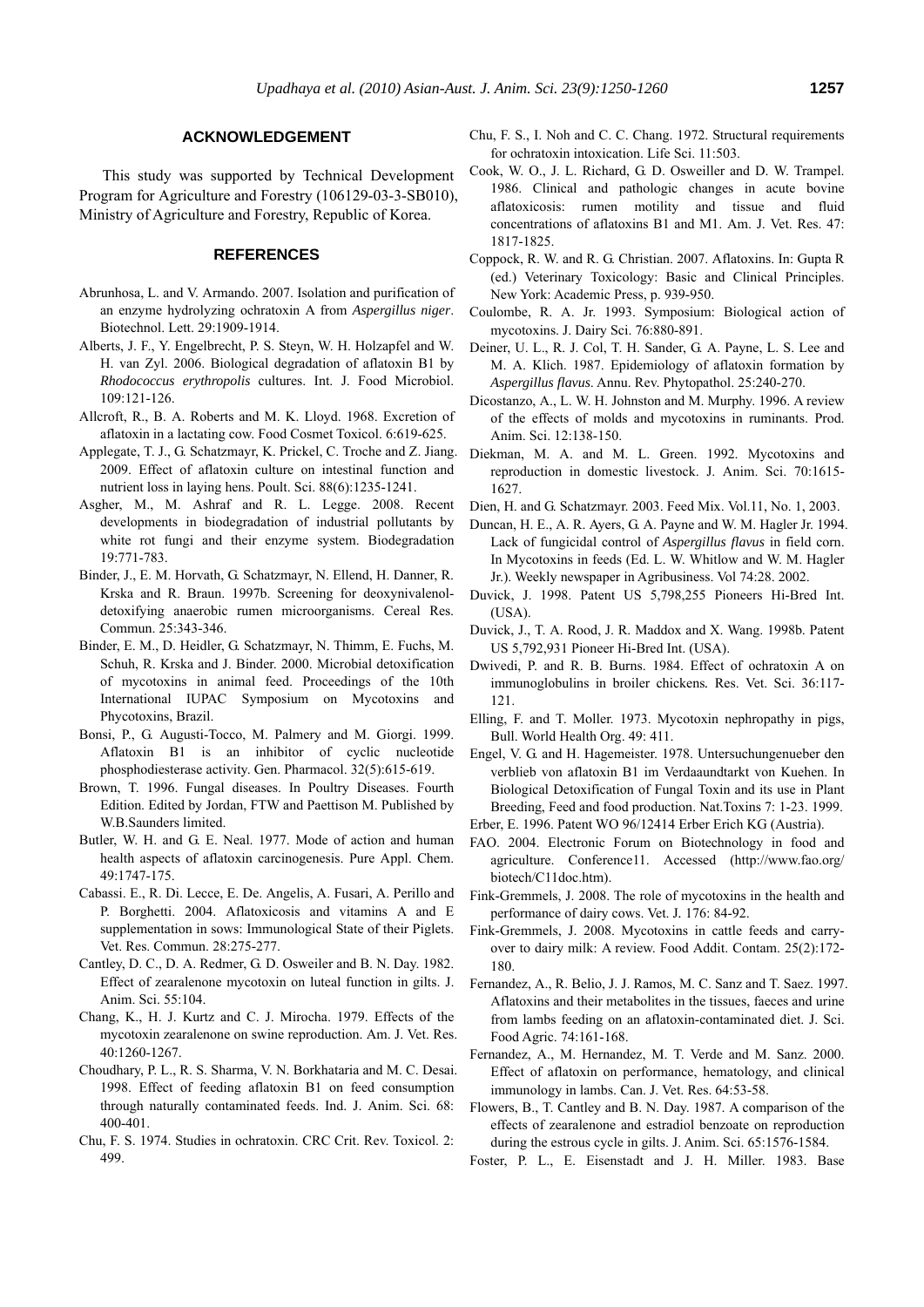substitution mutations induced by metabolically activated aflatoxin B1. Proc. Natl. Acad. Sci. 80:2695-2698.

- Friend, D. W., B. K. Thompson, H. L. Trenholm, H. J. Boermans, K. E. Hartin and P. L. Panich. 1992. Toxicity of T-2 toxin and its interaction with deoxynivalenol when fed to young pigs. Can. J. Anim. Sci. 72:703-711.
- Gelderblom, W. C., K. Jaskiewicz, W. F. Marasas, P. G. Thiel, R. M. Horak, R. Vleggar and N. P. Kriek. 1988. Fumonisins novel mycotoxins with cancer-promoting activity produced by *Fusarium moniliforme*. Appl. Environ. Microbiol. 54:1806- 1811.
- Gibson, R. M., C. A. Bailey, L. F. Kubena, W. E. Huff and R. B. Harvey. 1990. Impact of L-phenylalanine supplementation on the performance of three-week-old broilers fed diets containing ochratoxin, A. 1. Effects on body weight, feed conversion, relative organ weight and mortality. Poult. Sci. 69: 414-419.
- Girish, C. K. and G. Devegowda. 2006. Efficacy of glucomannan containing yeast product (Mycosorb) and hydratedsodium calcium aluminosilicate in preventing the individual and combined toxicity of aflatoxin and T-2 toxin in commercial broilers. Asian-Aust. J. Anim. Sci. 19:877-883.
- Guerre, P., J. D. Bailly, G. Benard and V. Burgat. 2000. Excretion lactee des mycotoxines: quels risques peur les consommateurs.In Mycotoxins in feeds and their fate in animals: a review. Anim. Res. 51:81-99.
- Halasz, A., R. Latsztity, T. Abonyi and A. Bata. 2009. Decontamination of Mycotoxin-containing food and feed by biodegradation. Food Reviews International 25:284-298.
- Harrison, L. R., B. M. Colvin, J. T. Greene, L. E. Newman and J. R. Cole. Jr. 1990. Pulmonary edema and hydrothorax in swine produced by fumonisin FB1, a toxic metabolite of *Fusarium moniliforme.* J. Vet. Diagn. Invest. 2:217-222.
- Harvey, B. B., M. H. Elissalde, L. F. Kubena, E. A. Weaver and B. A. Corrier de Clerment. 1992. Immunotoxicity of ochratoxin A to growing gilts. Am. J. Vet. Res. 53:1966-1970.
- Harvey, R. B., W. E. Huff, L. F. Kubena, D. E. Corrier and T. D. Phillips. 1988. Progression of aflatoxicosis in growing barrows. Am. J. Vet. Res. 49:482-487.
- Harvey, R. B., L. F. Kubena, D. E. Corrier, D. A. Witzel, T. D. Phillips and N. D. Heidelbaugh. 1986. Effects of deoxynivalenol in a wheat ration fed to growing lambs. Am. J. Vet. Res. 47:1631-1632.
- Helferich, W. G., W. N. Garrett, D. P. H. Hsieh and R. L. Baldwin. 1986. Feedlot performance and tissue residues of cattle consuming diets containing aflatoxins. J. Anim. Sci. 62:691- 696.
- Hoerr, F. J., W. W. Carlton, B. Yagen and A. Z. Joffe. 1982. Mycotoxicosis caused by either T-2 toxin or diacetoxyscirpenol in the diet of broiler chicks. Fundam. Appl. Toxicol. 2:121-124.
- Huff, W. E., L. F. Kubena, R. B. Harvey and J. A. Doerr. 1988. Mycotoxin interactions in poultry and swine. J. Anim. Sci. 66: 2351-2355.
- Huff, W. E., L. F. Kubena, R. B. Harvey and T. D. Phillips. 1992. Efficacy of hydrated sodium calcium aluminosilicate to reduce the individual and combined toxicity of aflatoxin and ochratoxin-A. Poult. Sci. 71:64-69.
- Hult, K., A. Teiling and S. Gatenbeck. 1976. Degradation of ochratoxin A by a ruminant. Appl. Environ. Microbiol. 32:443- 444.
- Hult, K., E. Hokby, S. Gatenbeck and L. Rutqvist. 1980. Ochratoxin A in pig blood: Method of analysis and use as a tool for feed studies. Appl. Environ. Microbiol. 39:828-830.
- Humpf, H. U., E. M. Schmelz, F. I. Filmore, H. Vesper, T. R. Vales, E. Wang, D. S. Menaldino, D. C. Liotta and A. H. Merrill. Jr. 1998. Acylation of naturally occurring and syntheticldeoxysphinganines by ceramide synthase. J. Biol. Chem. 273: 19060-19064.
- Hussein, S. H. and M. B. Jeffrey. 2001. Toxicity, metabolism, and impact of mycotoxins on humans and animals. Toxicology 167:101-134.
- Jones, E. R. H. and G. Lowe. 1960. The biogenesis of tricothecenes. Chem. Soc. J. 63:3959-3962.
- Jones, F. T., M. J. Wineland, J. T. Parsons and W. M. Hagler. 1996. Degradation of aflatoxin by poultry litter. Poult. Sci. 75:52-58.
- Karlovsky, P. 1999. Biological detoxification of fungal toxin and its use in plant breeding, feed and food production. Nat. Toxins  $7.1 - 23$
- Kennedy, D. G., S. A. Hewitt, J. D. Mc Evoy, J. W. Currie, A. Cannavan, W. J. Blanchflower and C. T. Elliot. 1998. Zeranol is formed from Fusarium spp. toxins in cattle *in vivo*. Food Addit. Contam. 15(4):393-400.
- Kiessling, K. H., H. Pettersson, K. Sandholm and M. Olsen. 1984. Metabolism of aflatoxin, ochratoxin, zearalenone, and three trichothecenes by intact rumen fluid, rumen protozoa, and rumen bacteria. Appl. Environ. Microbiol. 47:1070-1073.
- Korosteleva, S. N., T. K. Smith and H. J. Boermans. 2007. Effects of feedborne Fusarium mycotoxins on the performance, metabolism, and immunity of dairy cows. J. Dairy Sci. 90: 3867-3873.
- Krogh, P., N. H. Axelson, F. Elling, N. Gyrd-Hansen, B. Hald, J. Hyldgaard-Jensen, A. E. Larsen, A. Madsen, H. P. Mortensen, T. Moller, O. K. Petersen, U. Ravnskov, M. Rostgaard and O. Aaluund. 1974. Experimental porcine nephropathy. Changes of renal function and structure induced by ochratoxin Acontaminated feed. Acta Pathol. Microbiol. Scand. 0:1S-21S.
- Kuilman, M. E. M., R. F. M. Maas, D. J. Judah and J. Gremmels. 1998. Bovine hepatic metabolism of aflatoxin B1. J. Agric. Food. Chem. 46:2707-2713.
- Kurmanov, I. A. 1977. Fusariotoxicosis in cattle and sheep*.* In Mycotoxic fungi, mycotoxins and mycotoxicosis (Ed. T. D. Wyllie and L. G. Morehouse) Vol.3. Marcel Dekker, Inc., New York, NY.
- Kurtzman, C. P., B. W. Horn and C. W. Hesseltine. 1987. *Aspergillus nomius*, a new aflatoxin producing species related to *Aspergillus flavus* and *Aspergillus tamarii*. Antonie van Leeuwenhoek 53:147-158.
- Lillehoj, E. B. 1991. Aflatoxin: an ecologically elicited activation signal. In: Mycotoxins and Animal Foods (J. E. Smith and R. A. Anderson). CRC Press, Boca Raton, FL, pp. 119-139.
- Line, J. E. and R. E. Brackett. 1995. Factors affecting aflatoxin B1 removal by *Flavobacterium aurantiacum.* J. Food Prot. 58:91- 94.
- Liu Yang. 2010. Effects of feed types on OTA biodegradation by Korean native goats. Masters' Thesis, Seoul National University.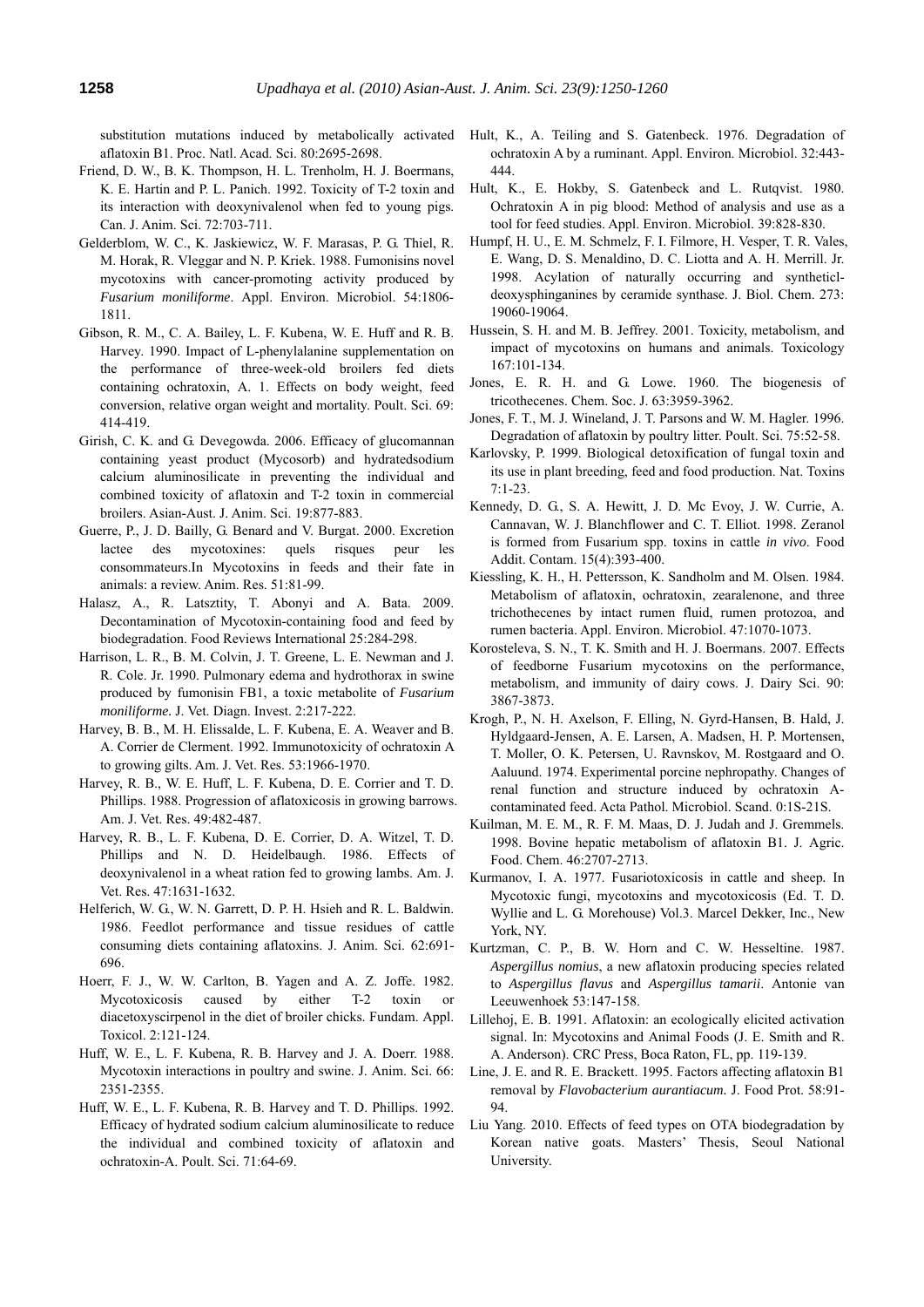- Liu, D. L., D. S. Yao, R. Liang, L. Ma, W. Q. Cheng and L. Q. Gu. 1998. Detoxification of aflatoxin B1 by enzymes isolated from *Armillariella tabescens*. Food. Chem. Toxicol. 36:563-574.
- Marasas, W. F. O. 1991. Toxigenic Fusaria. In: Mycotoxins and Animal Foods (Ed. J. E. Smith, and R. A. Anderson). CRC Press, Boca Raton, FL, pp. 119-139.
- Marquardt, R. R. 1996. Effects of molds and their toxins on livestock performance: a western Canadian perspective. Anim. Feed Sci. Technol. 58:77-89.
- Michael, H. H. 2006. Mycotoxin In feeds: CVM'S Perspective, FDA US. Accessed (http://www.fda.gov/AnimalVeterinary/ Products/AnimalFoodFeeds/Contaminants/ucm050974.htm).
- Mobashar, M., J. Hummel, R. Blank and K. H. Sudekum. 2010. Ochratoxin A in ruminants - A Review on its degradation by Gut Microbes and effects on animals. Toxins 2:809-839.
- Moss, M.O. 1996. Mycotoxic fungi. In: Microbial Food Poisoning. Second edition (Ed. A. R. Eley). Published by Chapman and Hall.
- Muller, G., P. Kielstein, H. Rosner, A. Berndt, M. Heller and H. Kohler. 1999. Studies of the influence of ochratoxin A on immune and defense reactions in weaners. Mycoses 42:495- 505.
- Nam, I. S., P. C. Garnsworthy and J. H. Ahn. 2009. Effects of freeze dried citrus peel on feed preservation, aflatoxin contamination and *in vitro* ruminal fermentation. Asian-Aust. J. Anim Sci. 22:674-680.
- Neal, G. E., D. J. Judah, P. Carthew, A. Verma, I. Latour, L. Weir, R. D. Coker, M. J. Nagler and L. A. Hoogenboom. 2001. Differences detected *in vivo* between samples of aflatoxin contaminated peanut meal, following decontamination by two ammonia based processes. Food Addit. Contam. 18(2):137-149.
- Nibbelink, S. K. 1986. Aflatoxicosis in food animals: A clinical review. Iowa State Univ. Vet. 48:28-31.
- Ortatatli, M., H. Oguz, F. Hatipoglu and M. Karaman. 2005. Evaluation of pathological changes in broilers during chronic aflatoxin (50 and 100 ppb) and clinoptilolite exposure. Res. Vet. Sci. 78:61-68.
- Patterson, D. S. P., B. J. Shreeve, A. B. Roberts, P. J. Brush and E. M. Glancy. 1981. Effect on calves of barley naturally contaminated with ochratoxin A and groundnut meal contaminated by low concentration of aflatoxin B1. Res. Vet. Sci. 31:213-218.
- Petchkongkaew, A., P. Taillandier, P. Gasaluck and A. Lebrihi. 2008. Isolation of *Bacillus* spp. from Thai fermented soybean (Thua-nao): screening for aflatoxin  $B_1$  and ochratoxin A detoxification*.* J. Appl. Microbiol. 104:1495-1502.
- Peteri, Z., J. Terenb, C. Vagvo lgyia and J. Varga. 2007. Ochratoxin degradation and adsorption caused by astaxanthinproducing yeasts. Food Microbiol. 24:205-221.
- Pfohl-Leszkowicz, A. 2000. Risques mycotoxicologiques pour la sante des animaux et de I'homme, Cah. In Mycotoxins in feeds and their fate in animals: a review. Anim. Res. 51:81-99.
- Phillips, T. D. 1999. Dietary clay in the chemoprevention of aflatoxin induced disease. Toxicol. Sci. 52:118-126.
- Pitout, M. J. 1969. The hydrolysis of ochratoxin A by some proteolytic enzymes. Biochem. Pharmacol. 18(2):485-491.
- Politis, I., K. Fegeros, G. Schatzmayr and D. Kantas. 2005. Use of *Trichosporon mycotoxinivorans* to suppress the effects of ochratoxicosis on the immune system of broiler chicks. Br.

Poult. Sci. 46(1):58-65.

- Pompa, G., C. Montesissa, F. M. Di Lauroa and L. Fadini. 1986. The metabolism of zearalenone in subcellular fractions from rabbit and hen hepatocytes and its estrogenic activity in rabbits. Toxicology 42(1):69-75.
- Raju, M. V. L. N. and G. Devegowda. 2000. In Mycotoxins: Their effects in poultry and some practical solutions. 2005. The Mycotoxin Blue Book (Ed. D. E. Diaz). Nottingham University Press.
- Ramos, A. J. and E. Hernandez. 1996. *In vitro* aflatoxin adsorption by means of a montmorillonite silicate. A study of adsorption isotherms. Anim. Feed Sci. Technol. 62:263-269.
- Ribelin, W. E., K. Fukushima and P. E. Still. 1978. The toxicity of ochratoxin A to ruminants. Can. J. Comp. Med. 42:172-176.
- Riley, R. T. 1998. Mechanistic interactions of mycotoxins: theoretical considerations. In Mycotoxins in Agriculture and Food Safety (Ed. K. K. Sinha and D. Bhatnagar) Marcel Dekker Inc., New York, 227-253.
- Santin, E., A. Maiorka, E. L. Krabbe, A. C. Paulillo and A. C. Alessi. 2002. Effect of hydrated sodium calcium aluminosilicate on the prevention of the toxic effects of ochratoxin. J. Appl. Poult. Res. 11:22-28.
- Schatzmayr, G., D. Heidler, E. Fuchs, A.P. Loibner, R. Braun and E. M. Binder. 2002. Evidence of ochratoxin A-detoxification activity of rumen fluid, intestinal fluid and soil samples as well as isolation of relevant microorganisms from these environments. Mycotoxin Res. 18A:183-187.
- Schatzmayr, G., F. Zehner, M. Taubel, D. Schatzmayr, A. Klimitsch, A. P. Loibner and E. M. Binder. 2006. Microbiologicals for deactivating mycotoxins. Mol. Nutr. Food Res. 50:543-551.
- Seeling, K., S. Danicke, H. Valenta, H. P. van Egmond, R. C. Schothorst, A. A. Jekel, P. Lebzein, M. Schollenberger, E. Razzazi-fazeli and G. Flachowsky. 2006. Effects of Fusarium toxin contaminated wheat and feed intake level on biotransformation and carry-over of deoxynivalenol in dairy cows. Food Addit. Contam. 23(10):1008-1020.
- Shapira, R. 2004. Detection and control. In Qinghua Wu, Alena Jezkova, Zonghui Yuan, Lucie Pavlikova, Vlastimil Dohna*,*and Kamil Biological degradation of aflatoxins. Drug Metab. Rev.  $41(1):1-7.$
- Sharma, R. P. 1993. Immunotoxicity of mycotoxins. J. Dairy Sci. 76:892-897.
- Shen, H. M., C. Y. Shi, H. P. Lee and C. N. Ong. 1994. Aflatoxin B1-induced lipid peroxidation in rat liver. Toxicol. Appl. Pharmacol. 127(1):145-150.
- Shi, Y. H., Z. R. Zu, J. L. Feng, M. S. Xia and C. H. Hu. 2005. Effects of modified montmorillonite nanocomposite on growing/finishing pigs during aflatoxicosis. Asian-Aust. J. Anim. Sci. 18:1305-1309.
- Shreeve, B. J., D. S. P. Patterson, G. A. Pepin, B. A. Roberts and A. E. Wzathall. 1977. Effect of feeding ochratoxin to pigs during early pregnancy. Br. Vet. J. 133:412-417.
- Singh, G. S., H. V. Chauhan, G. J. Jha and K. K. Singh. 1990. Immunosuppression due to chronic ochratoxicosis in broiler chicks. Pathology 103:399-410.
- Southern, L. L. and A. J. Clawson. 1979. Effects of aflatoxins on finishing swine. J. Anim. Sci. 49:1006-1011.
- Sreemannarayana, O., A. A. Frohlich, T. G. Vitti, R. R. Marquardt